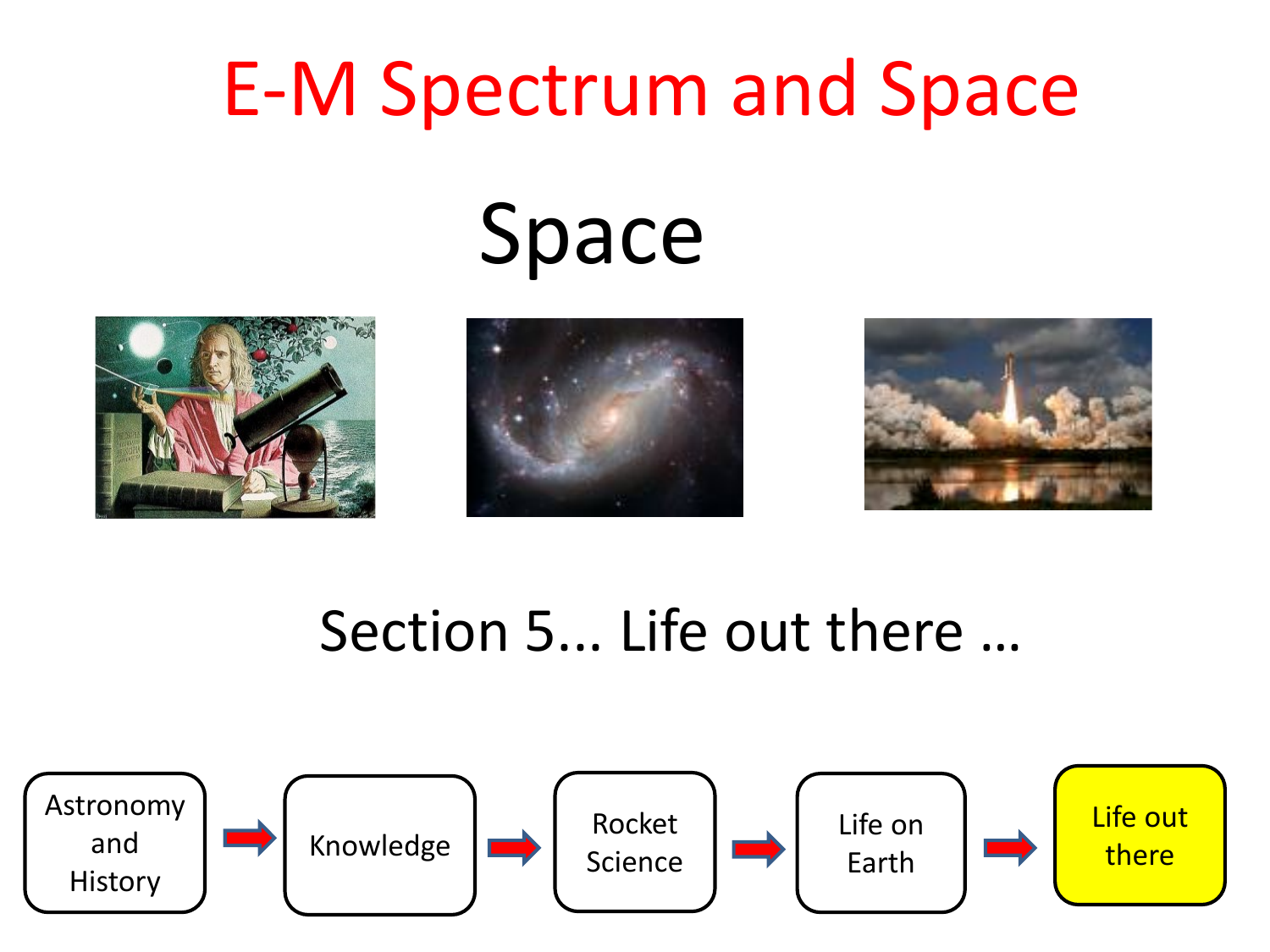#### By the end of this lesson you will be able to:

- describe some of the extreme conditions in which life can exist.
- make a reasoned argument about whether or not life exists elsewhere in the universe.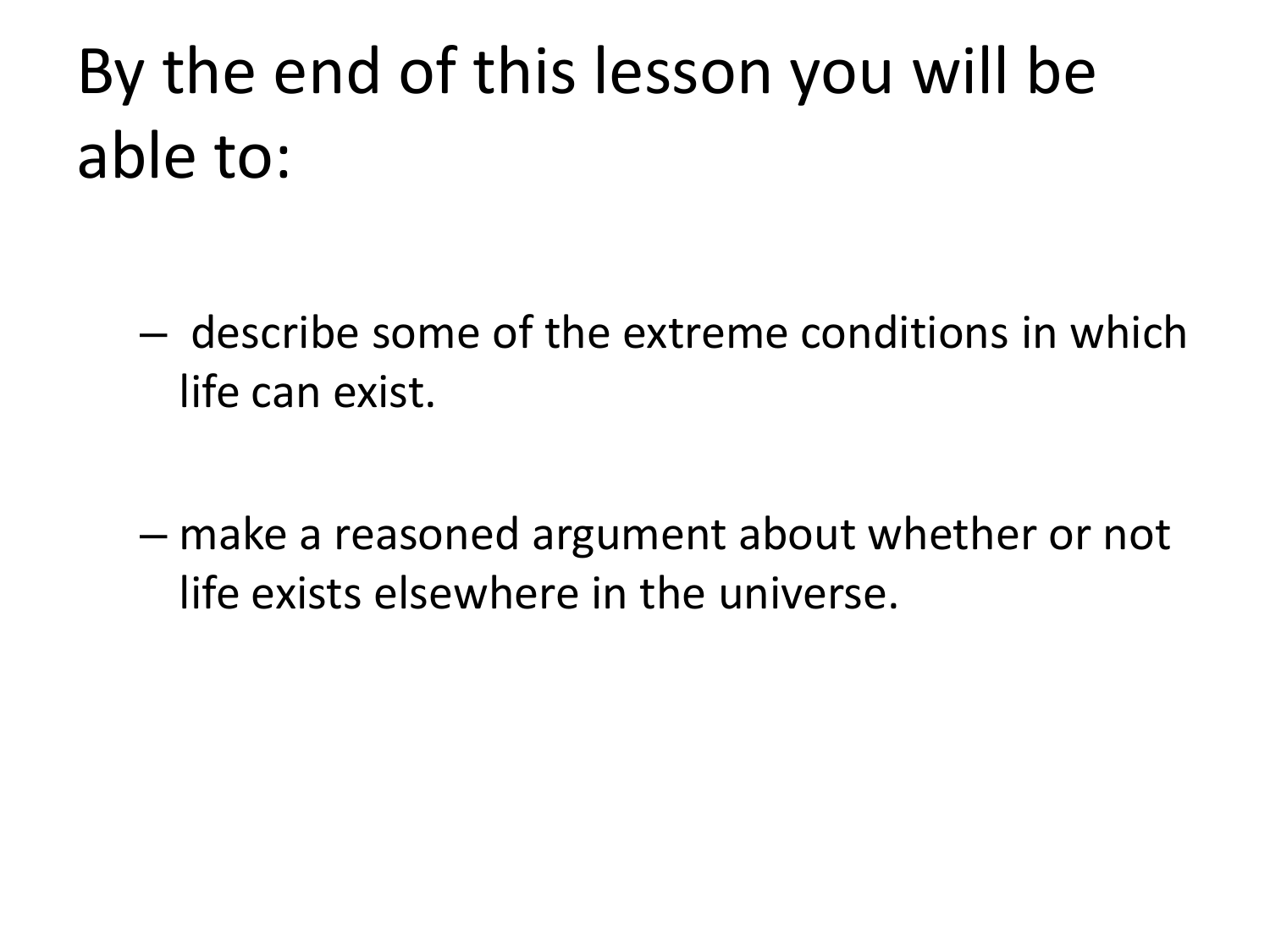#### Extremophiles

• Extremophiles are life forms that thrive outside the ranges life is commonly found in.

• Extremophiles were first discovered in the late 1960's in the hot springs of Yellowstone National Park. Since their discovery, scientists around the world have worked to find how extremophiles might be useful to humans.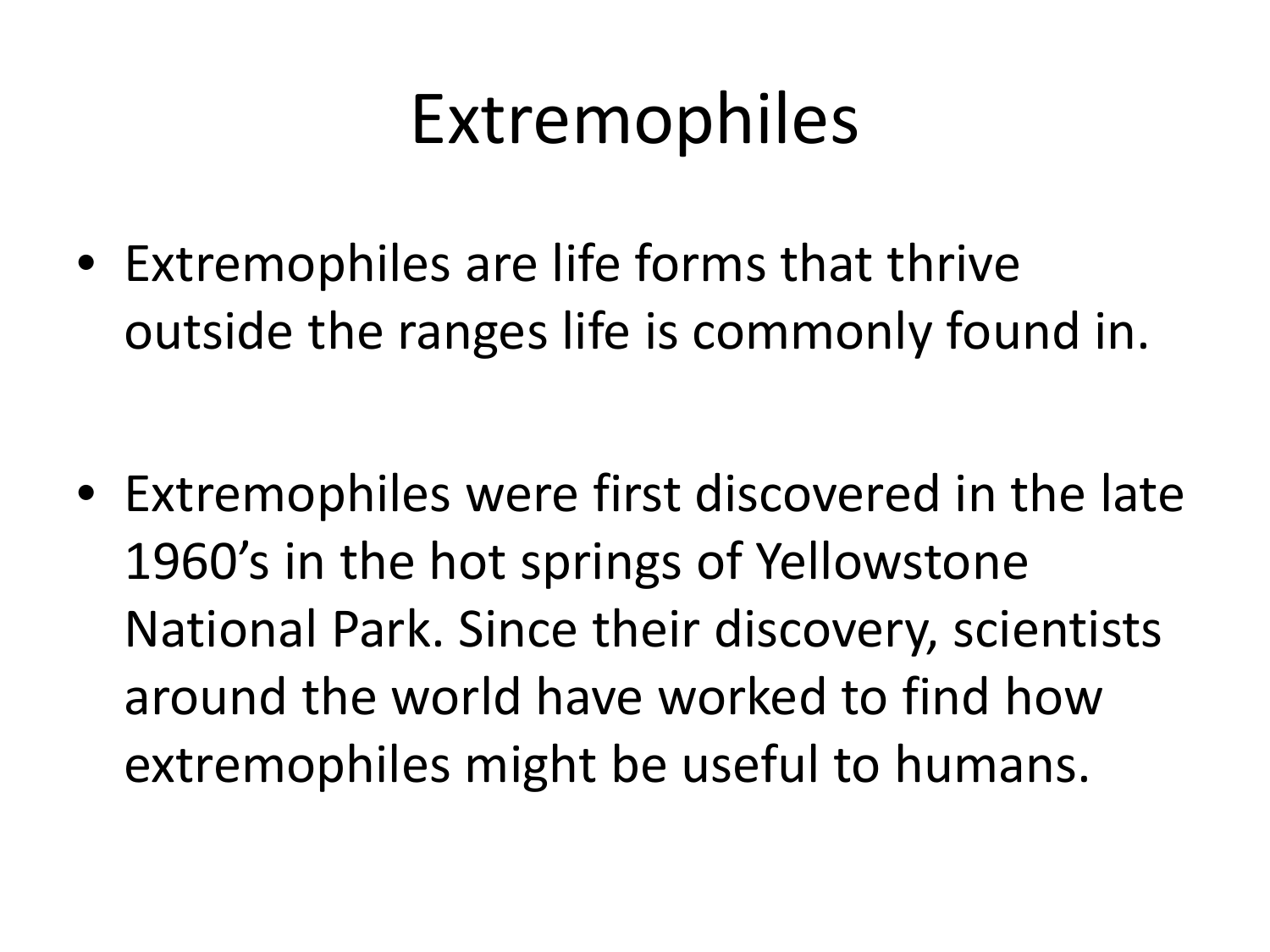#### **Homework!** Examples of Extremophiles





Methane ice worm The Pompeii worm Tardigrades



- Choose 2 of the above extremophiles.
- Find out as much as you can about their lives.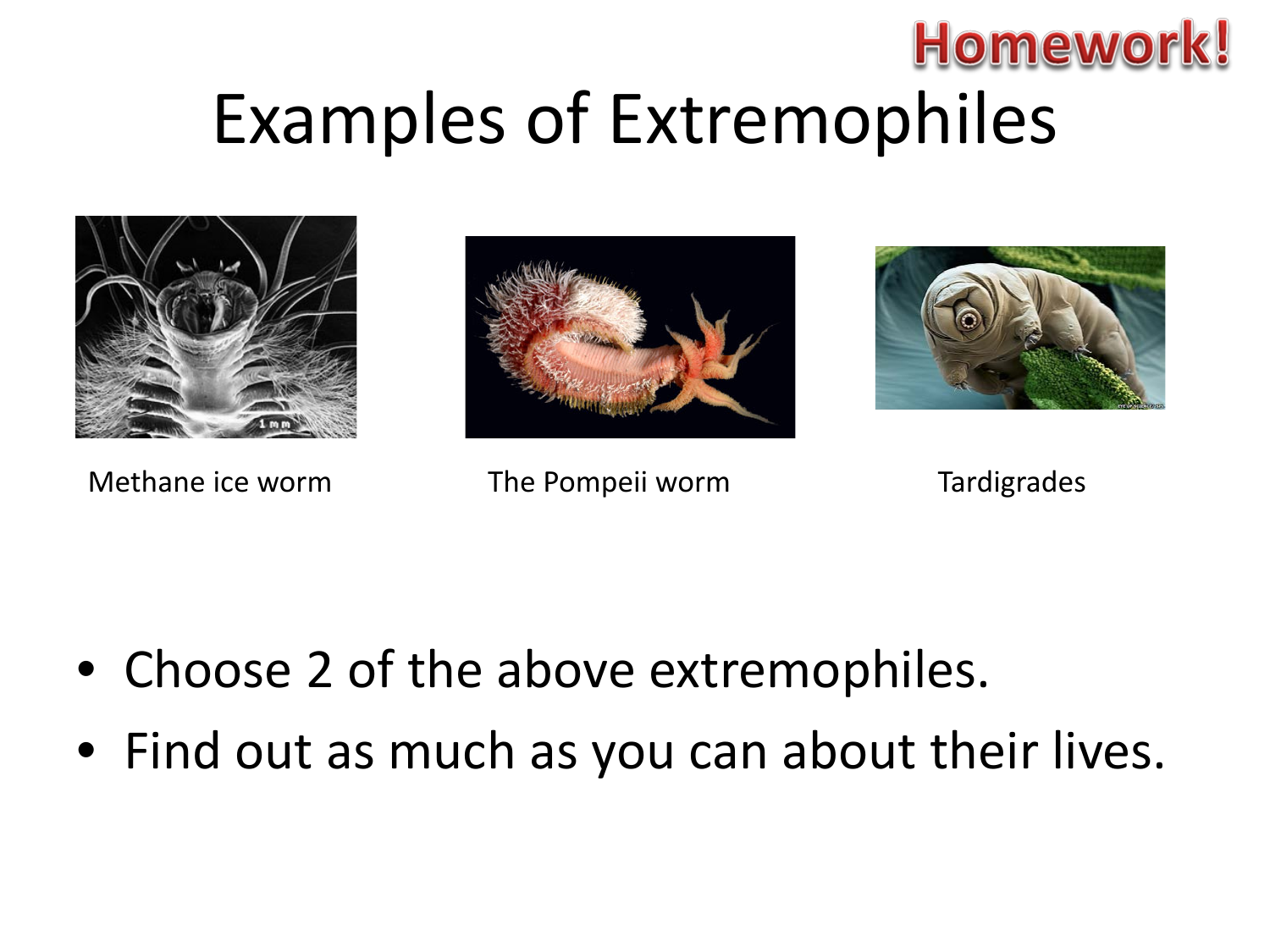### Name that Extremophile!

- Split into groups of 4.
- Your teacher will give you some 'post it notes' and a list of extremophiles and the environments in which they live.
- You have 2 minutes to look over the list and then put it away.
- Select one extremophile and write it's name on the 'post it note'.
- **Without looking at it,** someone else in the group must stick it on their forehead.
- Members of the group can take turns of describing the extremophile's environment until the person correctly guesses it name.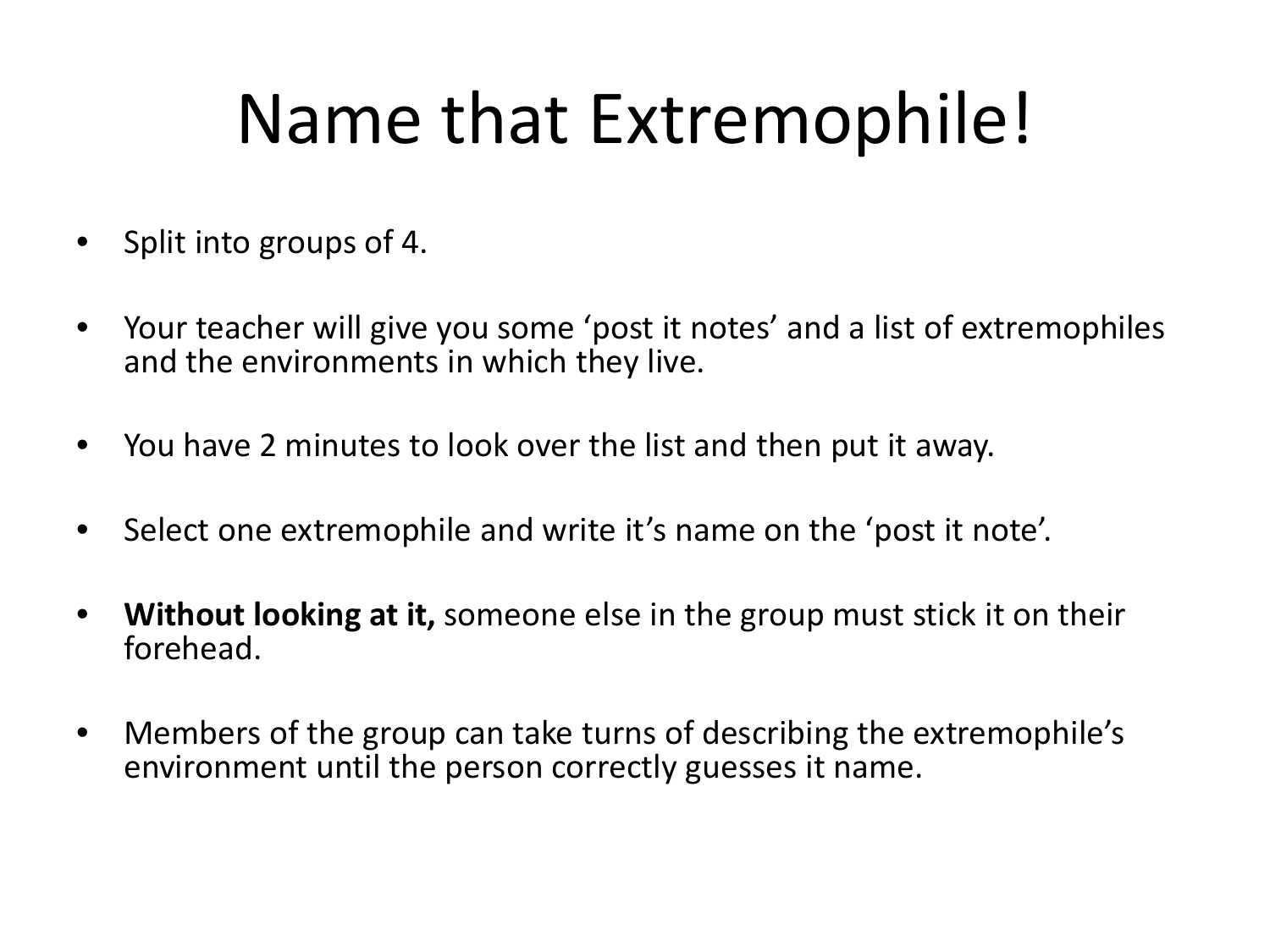# Your Time is Up!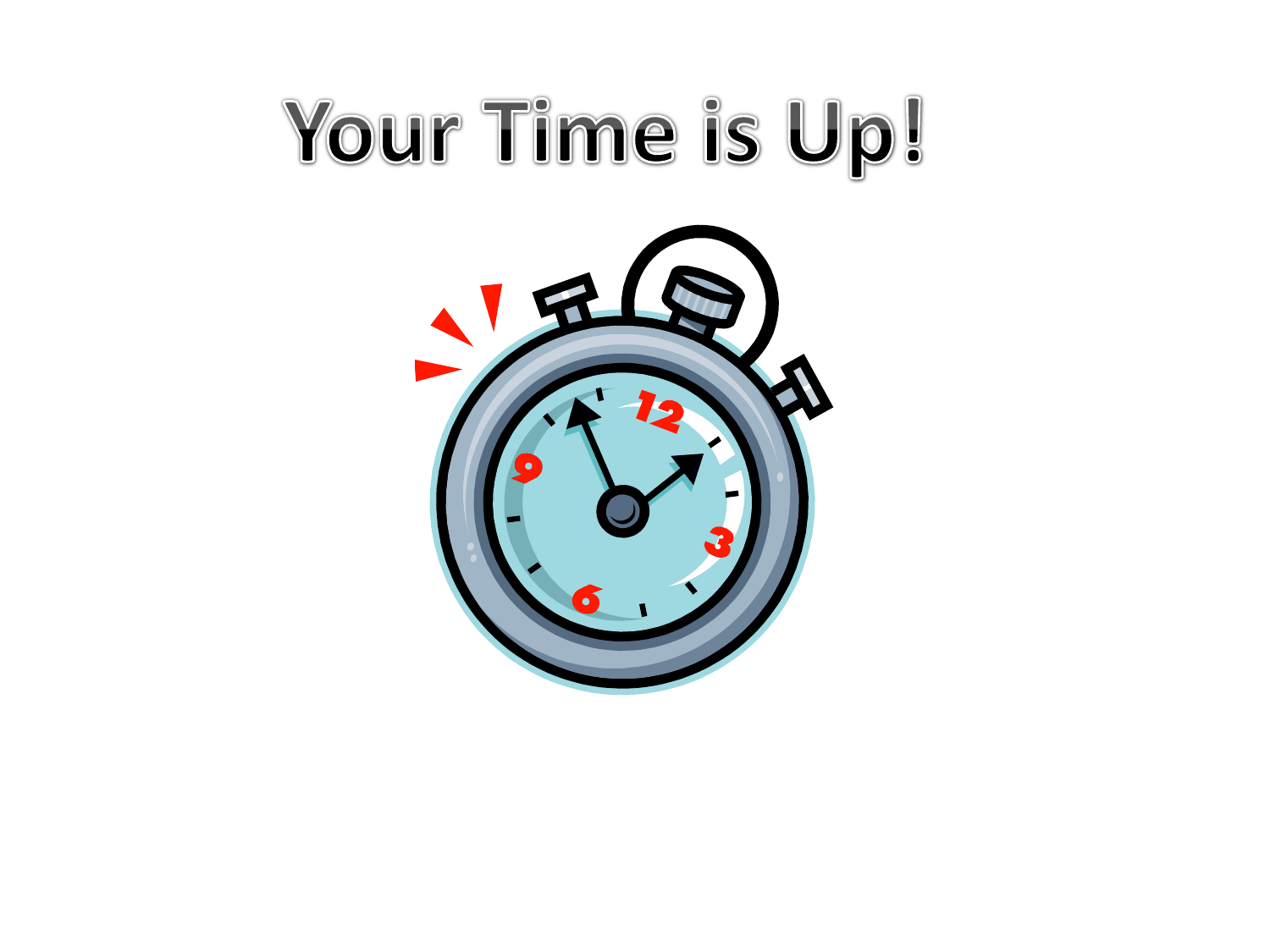# SETI

The SETI Institute is a non profit making corporation whose aim is to find intelligent life beyond Earth!

SETI, the Search for Extraterrestrial Intelligence, began early in the Space Age. Only two years after the launch of Sputnik.

You can visit their website:

• [http://www.seti.org/page.aspx?p](http://www.seti.org/page.aspx?pid=234) [id=234](http://www.seti.org/page.aspx?pid=234)



- View Alien Speculation.
- [http://www.youtube.com/watch?v=](http://www.youtube.com/watch?v=ltA6TSraVZ8) [ltA6TSraVZ8](http://www.youtube.com/watch?v=ltA6TSraVZ8)

(2 minutes 44 seconds)

• Write down 2 key ideas from the short video.

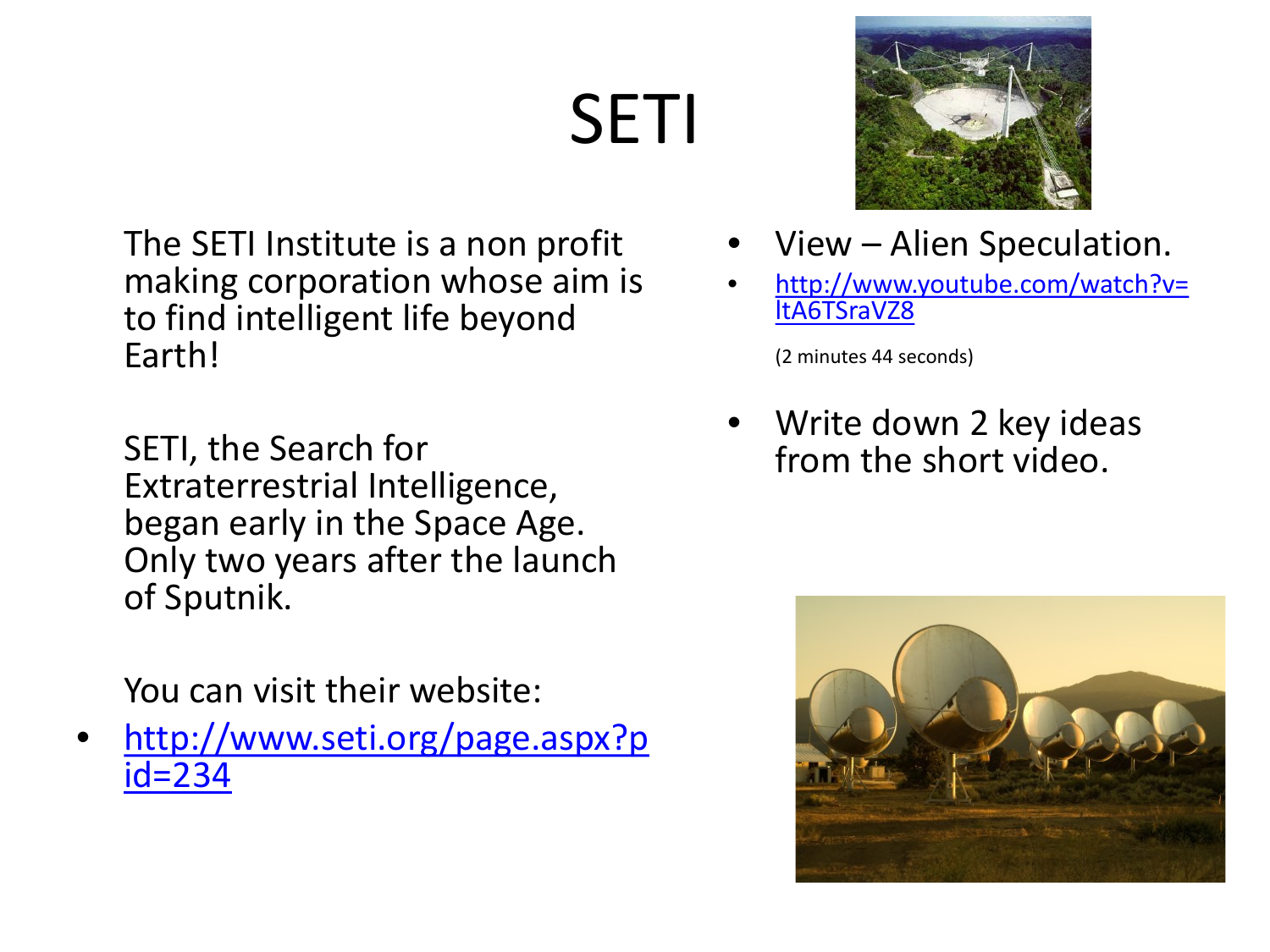# Are we alone?

- In groups discuss the likelihood of life (of any kind) existing elsewhere in the universe.
- Use the Solar System Fact File cards to help inform your opinion.
- Use what you have learned about space and extremophiles to support your argument.
- Present your ideas to the rest of the class. **Folio Assessment!**